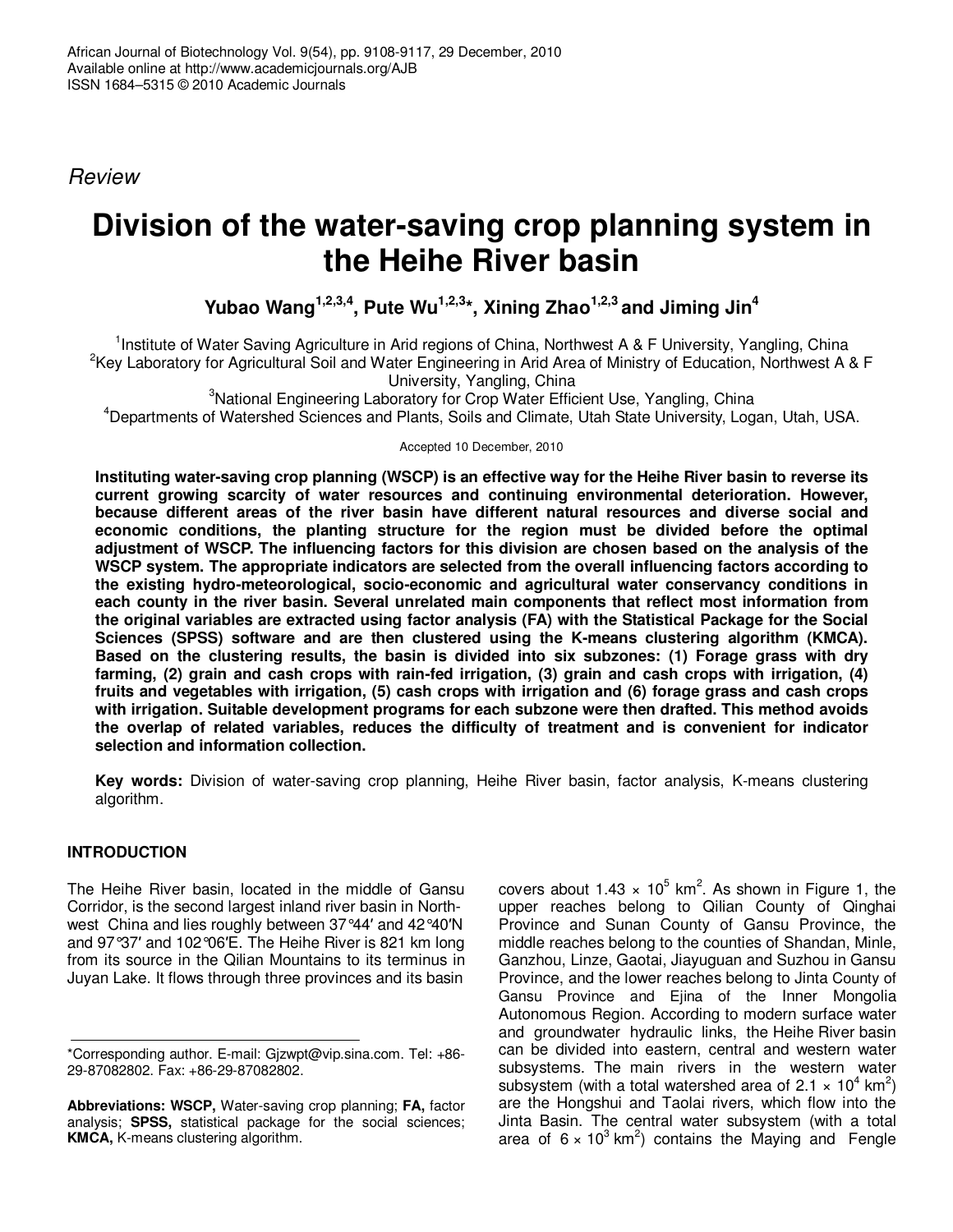rivers, which flow into the Gaotai Salt Lake and Minghua Depression. The eastern water subsystem (with a total area of 1.16  $\times$  10<sup>5</sup> km<sup>2</sup>) includes the main forks of the Heihe and Liyuan rivers as well as more than 20 tributaries. The total surface runoff of the Heihe River basin is 37.28  $\times$  10<sup>8</sup> m<sup>3</sup> and the total groundwater is 4.31  $\times$  10<sup>8</sup> m<sup>3</sup>, so the total water in the basin is 41.59  $\times$  10<sup>8</sup> m<sup>3</sup>.

The Heihe River basin is located far inland in central Asia and has a dry climate with abundant sunshine, scarce but concentrated precipitation, strong winds, intense evaporation and an extreme shortage of water resources (Ministry of Water Resources, China, 2002). Because of the continuous pressure of population growth and excessive economic development, water consumption has been steadily increasing in the basin for many years, especially in the central portion. Utilization of water resources in 2006 reached 95% (statistical data from the water resources department of Gansu Province), which far exceeds the rational exploitation limit of 40% set by international consensus. This excessive water consumption by humans has resulted in continued environmental deterioration, which has become a serious threat to sustainable social and economic development in the basin. Agricultural water use accounted for about 94% of the total social and economic water consumption in 2006, but the water use efficiency and the benefit thereof were very low. Agricultural water conservation is the key to reversing the current growing water shortage and the continuing environmental deterioration. However, if water use efficiency is enhanced only through improving irrigation facilities or increasing the level of irrigation district management, the cost per cubic meter of water saved will continue to increase (Wang et al., 2010, Sethi et al., 2002, Sarker and Ray, 2009). So, to improve water use efficiency, the planting structure must be adjusted by increasing the input only slightly, reducing the proportion of high-water-consuming crops and coordinating crop planning better with the effective precipitation, incoming river water, available groundwater and crop water demand (Wang et al., 2010, Adeyemo and Otieno, 2010).

The Heihe River basin includes three major types of geomorphologic zones: Mountains, basins and deserts. Therefore, the climate, topography, soil, water and other natural resources are different from region to region. For example, the mean annual precipitation varies from 406.7 mm in Qilian County in the upper basin to 37.0 mm in Ejina County in the lower basin, and the annual evaporation ranges from 1191.9 mm in Qilian County to 3841.5 mm in Ejina County. There is also considerable diversity in market sales, labor, quantity of land, policies and regulations, farmers' culture, investment abilities, cultivation habits and other socio-economic conditions. As an illustration, in 2007, the level of urbanization in Minle County was 12.86%, but in Jiayuguan City, it was 76.71% (Gansu Yearbook Editorial Board, 2007). Both natural and human conditions have a large impact on the local planting structure; so, planting structure division must be

implemented before the optimization of water-saving crop planning (WSCP), and then the planting structures of each subzone must be optimized to obtain the desired results (Jolayemi, 1996, Nevo et al., 1994, Pereira, 1982).

# **THE DIVIDING METHOD**

There is little research on specific methods for dividing planting structure; the existing relevant research is more about agricultural economic structure and land-use patterning methods. For example, the agricultural economic structure of different administrative areas was divided by using the fuzzy clustering analysis method and choosing factors that play a leading role in agricultural economic development, such as average annual precipitation, mean annual temperature, per capita grain yield and per capita net income (Hall and Arnberg, 2002; Liu and Samal, 2002, Ma et al., 2000). Programs for optimal soil and water use were determined through the analysis of the regional ecological construction methods and resources, noting the advantages found under different land-use patterns. The programs were then assigned to space unit plots by the Geographic information systems (GIS) (Chambers, 2005, Yule et al., 1996, Yao et al., 2004). The division of wheat cultivation was completed according to the index of different lands' rents under the principle of grain security (Tratnik et al., 2009).

Common dividing methods currently include the following: Decision tree, statistics, nearest neighbor, empirical quality-deciding, indicator, type, overlap, stepwise discrimination analysis, clustering and fuzzy clustering (Dinpashoh et al., 2004, Qiao et al., 2002). This study completely drafts the influencing factors based on the analysis of the WSCP system and then selects the appropriate indicators from the overall influencing factors by using the existing hydro-meteorological, socioeconomic and agricultural water conservancy conditions in each county in the Heihe River basin. Next, a few unrelated components that reflect most of the information from the original variables are extracted using factor analysis (FA) with the Statistical Package for the Social Sciences (SPSS) software, and then are clustered using K-means clustering algorithm (KMCA). Based on the clustering results, the basin is divided into six subzones, and suitable development programs for each subzone are drafted. This method avoids the overlap of related variables, reduces the difficulty of treatment, and is convenient for indicator selection and information collection. The calculations can be completed quickly, accurately and conveniently using SPSS.

# **DIVISION OF WSCP IN THE HEIHE RIVER BASIN**

# **Influencing factors system of division**

The selection of dividing factors is a prerequisite and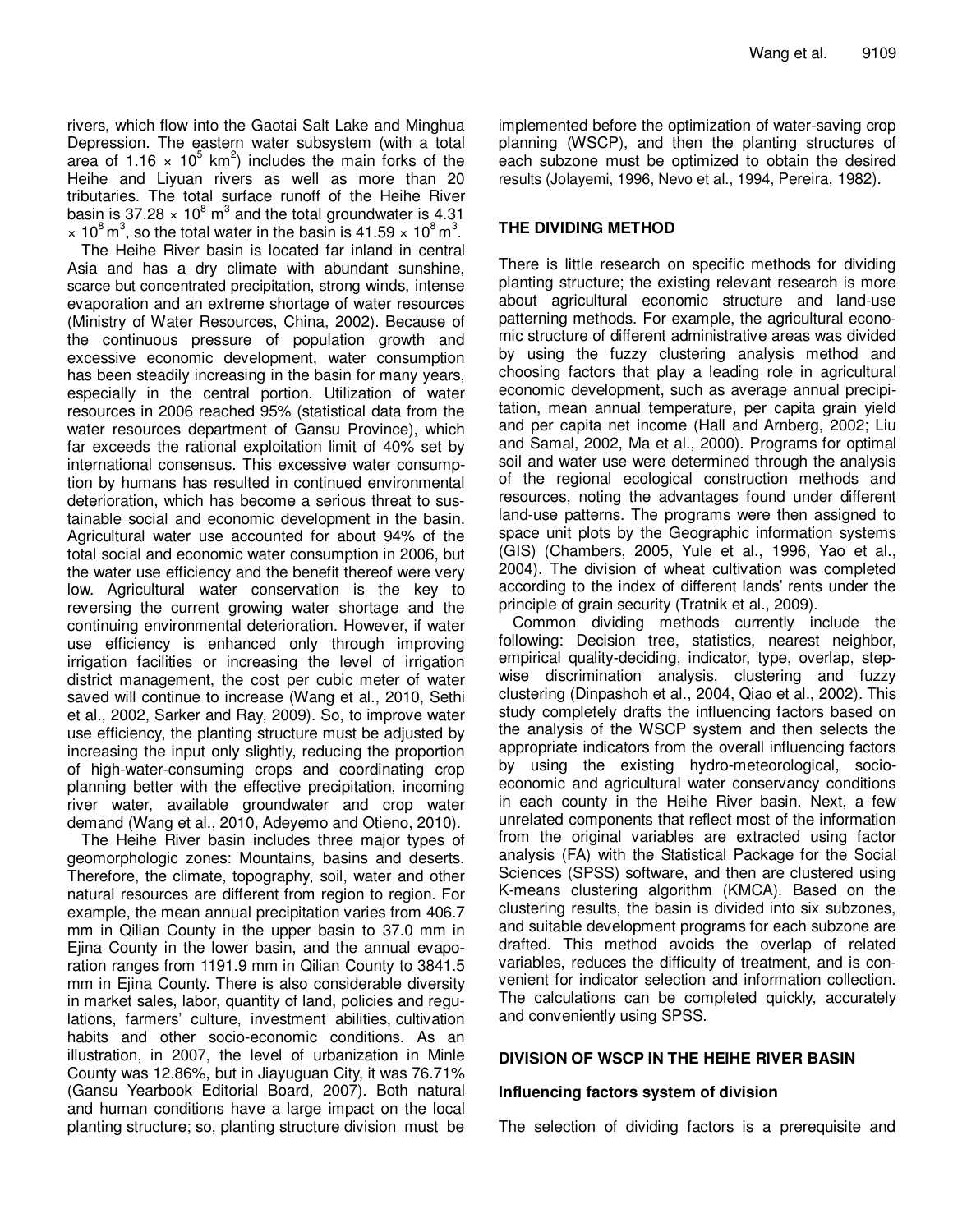| Table 1. Influencing factors system of WSCP division. |  |  |
|-------------------------------------------------------|--|--|
|                                                       |  |  |

| Category | <b>Control layer</b>    | <b>Influencing factors</b>                                                                                                                                                  |
|----------|-------------------------|-----------------------------------------------------------------------------------------------------------------------------------------------------------------------------|
| Natural  | Heat                    | Accumulated temperature, mean annual temperature, maximum and minimum temperature,<br>nonfrost period, etc.                                                                 |
|          | Illumination            | Annual and monthly quantity of radiation and annual hours of sunshine, etc.                                                                                                 |
|          | Terrain                 | Macrorelief (mountain, hill, valley, basin, plain, and plateau), microtopography (flat, low-lying<br>land, raised land), altitude, slope, aspect, etc.                      |
|          | Soil                    | Type, depth, texture, ph, organic content, nutrient content, moisture, erosion, etc.                                                                                        |
|          | Moisture                | Annual and monthly precipitation, drought index, air humidity, source, resource quantity and<br>quality, etc.                                                               |
|          | <b>Disasters</b>        | Drought, flood, disease, insects, etc.                                                                                                                                      |
| Human    | Water resource use      | Exploitation and utilization ratio of surface and ground water, water use structure, etc.                                                                                   |
|          | Land                    | Land use (farmland, forest and grassland, wasteland, etc.), cultivated area, paddy field area,<br>irrigable and dry land area, per capita area of cultivated farmland, etc. |
|          | Crop cultivation        | Species, area, yield, production capability, breed, cultural practices, planting tradition, etc.                                                                            |
|          | <b>Irrigation level</b> | Irrigation facility, agriculture measure, etc.                                                                                                                              |
|          | <b>IFertilizer</b>      | Type and amount, amount per unit area, nutrient balance, etc.                                                                                                               |
|          | Pesticide               | Type and amount, amount of spraying per unit area, etc.                                                                                                                     |
|          | Machines                | Tractors and drainage-irrigation machines, etc.                                                                                                                             |
|          | Vegetation              | Trees, bushes and grass, etc.                                                                                                                                               |
|          | Stock breeding          | Type and numbers of livestock, etc.                                                                                                                                         |
|          | Output and income       | Annual net income per capita, output and income from farming, forestry, husbandary, fishing,<br>etc.                                                                        |
|          | Market                  | Public purchases, free market, distant or near, traffic, etc.                                                                                                               |
|          | Price                   | Purchase and market price of farm produce, price of agricultural production means, etc.                                                                                     |
|          | Policy and system       | Policy of purchase, awards, commodity circulation, foreign trade, etc.; operating mechanism,<br>etc.                                                                        |
|          | Science and Technology  | Staff level, water-saving irrigation area, facility agriculture, etc.                                                                                                       |
|          | Culture                 | Culture level of farmer, etc.                                                                                                                                               |
|          | Capital input           | Input orientation and ability, capital productivity, etc.                                                                                                                   |
|          | Labor                   | Population and labor, etc.                                                                                                                                                  |

basis for WSCP division. If the dividing factors are suitable, the dividing results will be valid and rational. The system of dividing factors of WSCP should be able to scientifically reveal the general and regional differences in agricultural production conditions, characteristics, development trends, production potential and means of development.

It should also adapt to the water shortage situation in the region and completely merge the development of planting with sustainable ecological, economic and social development. The division of WSCP is influenced by both natural and human factors as is shown in Table 1. These factors include:

(1) Natural factors: Natural conditions such as climate, topography, soil, hydrology and natural disasters play a decisive role in the normal growth and distribution of crops; these conditions are difficult or impossible to change. Therefore, natural conditions play a decisive role in the division of WSCP.

(2) Human factors: These include regional population, cultural and educational standards, the technological level of planting operations and management, the organizing capacity of the government and national guidelines and policies. The requirements for the economic development of planting are also related to the division of WSCP, the input capacity of labor, and the financial and material resources for planting development.

#### **Selection and extraction of dividing indicators in the Heihe River basin**

According to Table 1, and accounting for the actual situation in the Heihe River basin, we selected twenty-one indicators to constitute the indicator system of WSCP in the Heihe River basin as shown in Table 2. The indicator data are shown in Table 3. To ensure the reasonability of the clustering results, we joined two qualitative variablesirrigation district pattern and administrative area, and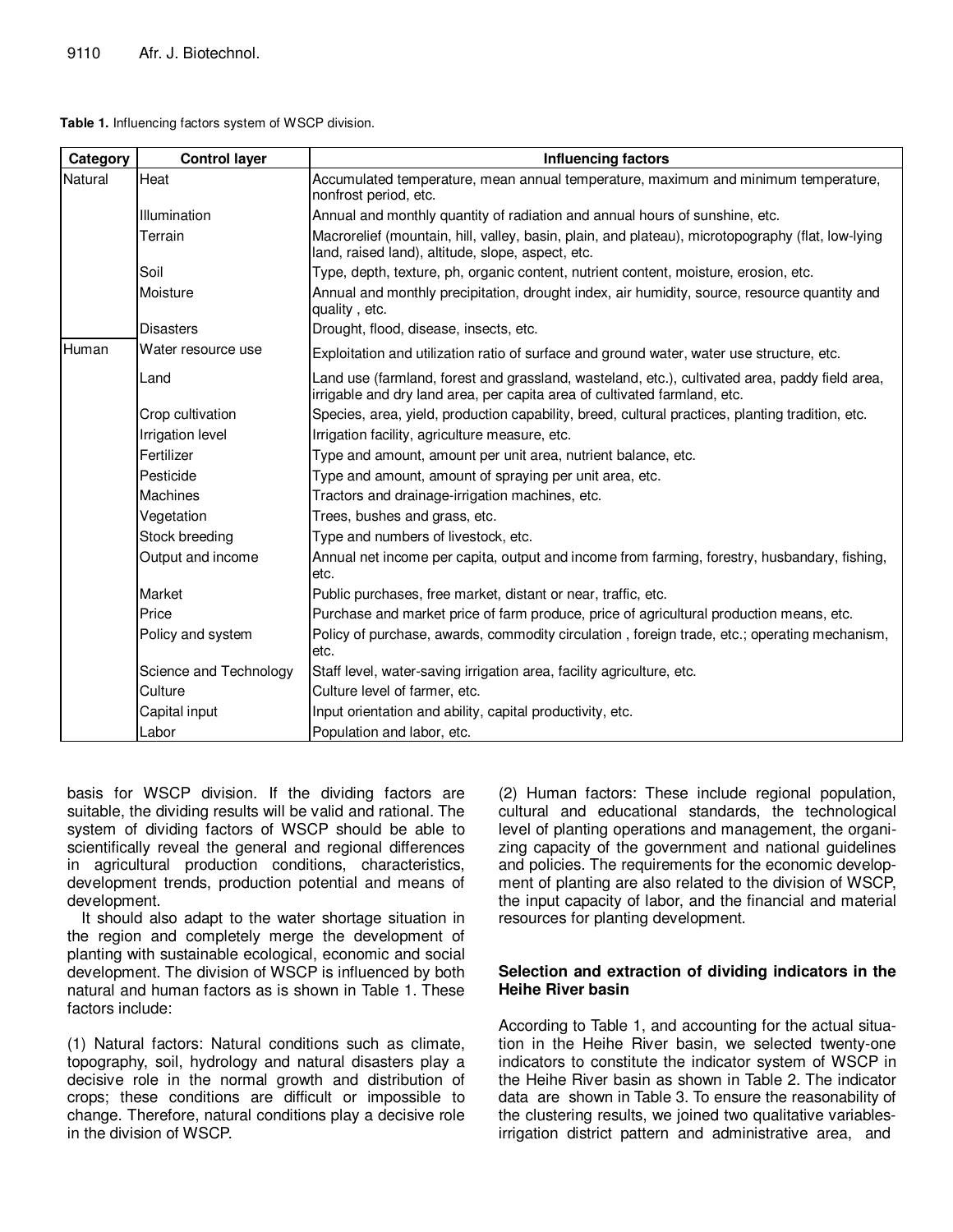|         | Category Control layer    | <b>Index layer</b>                           | Characteristic reflected by the index<br>function |
|---------|---------------------------|----------------------------------------------|---------------------------------------------------|
| Natural | Heat                      | Maximum temperature                          | Heat state                                        |
|         | Illumination              | Annual hours of sunshine                     | Illumination                                      |
|         | Terrain                   | Altitude                                     | Mean altitude                                     |
|         |                           | Irrigation region type                       | The main terrain of irrigation region             |
|         | Moisture                  | Annual precipitation                         | Mean annual precipitation                         |
|         |                           | Water resources per capita                   | Amount of water resources                         |
|         |                           | Water resources per unit area of arable land | Amount of water resources                         |
| Human   | Water resources use       | Utilization Ratio of surface water           | Utilization Degree Of surface water               |
|         |                           | Agricultural water proportion                | Water consumption proportion                      |
|         | Output and income         | Rural annual net income per capita           | Farmers' ability for capital input                |
|         |                           | Agricultural output value proportion         | Aspiration for capital input                      |
|         |                           | Output ratio for farming to husbandry        | Farmers' activity for planting                    |
|         | Yield                     | Grain yield per capita                       | Grain security                                    |
|         | Urbanization level        | Urbanization rate                            | Economic development level                        |
|         | Administrative boundaries | Administrative region                        | Practical operability                             |
|         | Farmland scale            | Rural arable land area per capita            | Farmland scale                                    |
|         | Labor                     | Number of labor per unit area of arable land | Available labor                                   |
|         |                           | Farm machinery power per unit of farmland    | Mechanization level                               |
|         | Science and technology    | Fertilizer consumption per unit of farmland  | Fertilization level                               |
|         |                           | Proportion of water-saving irrigation area   | Input level of irrigation project                 |
|         | Planting tradition        | Proportion of planting area of grain crops   | Planting tradition                                |

**Table 2.** Dividing indicator system for WSCP in the Heihe River basin.

used a classification method to quantify them.

The selected dividing indicators in Table 3 are still too much for a subsequent application to a cluster. Selecting a large number of indicators is necessary for complete and clear results, but using too many will invite confusion and will be less likely to show any pattern present. Therefore, FA is required to reject possible overlap between variables and to reduce the data analysis. FA can remove independent and unrelated indicators from those that have been selected by dimension reduction, and then use them as the basis for the next cluster analysis. The basic purpose of FA is to use several factors to describe the link between many indicators; that is, it is used to classify a number of closely related variables in the same category. Each category of variables will then be a factor, allowing the majority of original information to be reflected with fewer factors (Liu and Yin, 2008).

FA in SPSS can output the variables' correlation matrix, which shows the correlation between variables and demonstrates the importance of FA. These correlations show the proportions of extracted information from each variable after the main component is extracted according to selected standard. The total variance explanation lists all the variables' eigenvalues and the percentage of the total variance explained; the scree plot can show these

items visually. The component matrix shows which factors can explain the variation of each variable; that is, it gives the factor expressions required in FA. The rotated component matrix makes the main contribution of each variable to the main component more obvious, since it has changed after rotating. The component score coefficient matrix is the final result of the main component analysis, where all the main components can be expressed as the linear combination of each variable.

The total variance explanation is the most important part of the entire output, as shown in Table 4. All the main components are listed in descending order according to eigenvalue. The sixth main component explains 3.835% of the total variation, but the eigenvalue (0.805) is less than 1, indicating that the explaining ability of this main component is less than that of the original variable. Therefore, only five main components are needed to be extracted from the twenty-one variables, because they can explain 93.258% of the total variation; that is, they can cover 93.258% of the information of the twenty-one original variables.

# **Spatial cluster of dividing indicators**

The outputs of KMCA in SPSS include initial cluster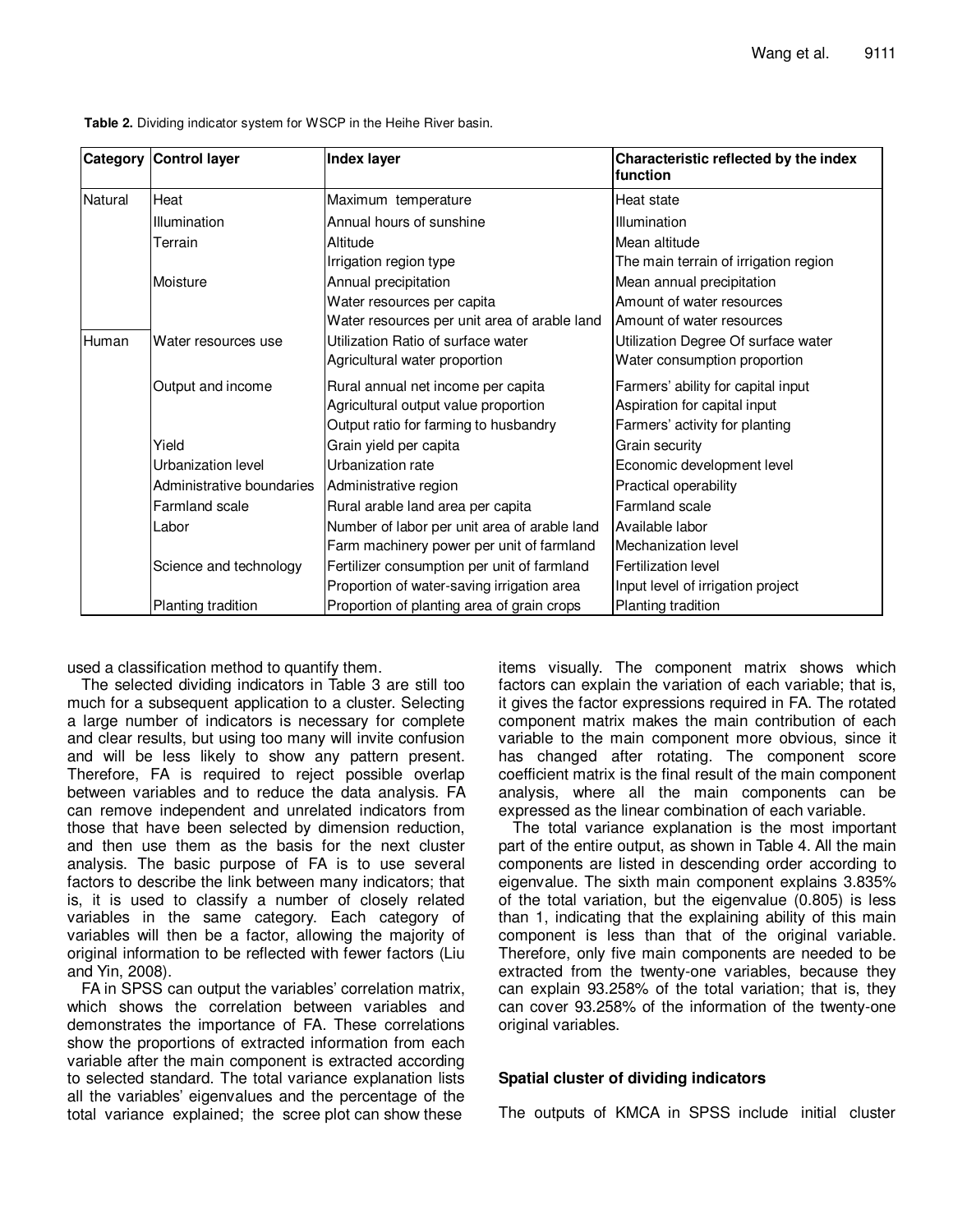**Table 3.** Subzone index data for WSCP in the Heihe River basin.

|                                              |                        | <b>Upper reaches</b> |         |         | <b>Middle reaches</b> |                         |        |                 |           |               | Lower reaches |                |
|----------------------------------------------|------------------------|----------------------|---------|---------|-----------------------|-------------------------|--------|-----------------|-----------|---------------|---------------|----------------|
| <b>Index</b>                                 | <b>Unit</b>            | Qilian               | Sunan   | Shandan | Minle                 | Ganzhou                 | Linze  | Gaitai          | Jiayuguan | <b>Suzhou</b> | Jinta         | Egina          |
|                                              |                        | Qinghai              | Gansu   | Gansu   | Gansu                 | Gansu                   | Gansu  | Gansu           | Gansu     | Gansu         | Gansu         | Inner Mongolia |
| Maximum temperature                          | °C                     | 30.5                 | 32.4    | 37.8    | 32.5                  | 38.6                    | 39.1   | 38.7            | 38.7      | 38.4          | 39.3          | 41.6           |
| Annual hours of sunshine                     |                        | 2600.0               | 2800.0  | 2993.0  | 2810.0                | 3085.0                  | 3052.9 | 2980.0          | 3000.0    | 3033.4        | 3193.2        | 3400.0         |
| Altitude                                     |                        | 3169                 | 3200    | 2997    | 3308                  | 1482                    | 1785   | 2200            | 1600      | 1765          | 1270          | 1000           |
| Irrigation region type                       |                        | 0.2                  | 0.2     | 0.4     | 0.4                   | 0.6                     | 0.6    | 0.6             | 0.6       | 0.8           | 1.0           | 1.0            |
| Annual precipitation                         | mm                     | 406.7                | 257.0   | 177.0   | 295.6                 | 114.9                   | 112.3  | 103.0           | 80.0      | 85.3          | 47.2          | 37.0           |
| Water resources per capita                   | $m^3$ /capita          | 33272.3              | 46398.9 | 940.0   | 1676.4                | 1600.4                  | 2647.7 | 2204.0          | 851.8     | 2687.4        | 3455.0        | 8811.6         |
| Water resources per unit area of arable land | $m^3/hm^2$             | 7082.2               | 7981.4  | 2981.3  | 4770.8                | 15836.0 22534.0 16937.4 |        |                 | 26056.3   | 15888.9       | 16649.1       | 25261.0        |
| Utilization ratio of surface water           | ‰                      | 0.4                  | 1.0     | 89.3    | 91.6                  | 110.7                   | 139.3  | 120.1           | 85.8      | 103.3         | 84.8          | 21.3           |
| Agricultural water proportion                | ℅                      | 88.79                | 96.16   | 92.59   | 97.17                 | 92.69                   | 90.11  | 97.66           | 42.77     | 87.83         | 96.46         | 89.48          |
| Rural annual net income per capita           | Yuan/capita            | 2928.00              | 4754.10 | 3839.10 | 3534.32               | 4132.07                 |        | 4006.29 3964.63 | 5315.00   | 4692.77       | 4792.81       | 5315.00        |
| Agricultural output value proportion         | ℅                      | 27.24                | 24.51   | 22.69   | 38.95                 | 25.50                   | 34.19  | 46.27           | 1.38      | 34.60         | 46.88         | 5.89           |
| Output ratio for farming to husbandry        |                        | 0.12                 | 0.54    | 4.37    | 3.74                  | 1.84                    | 2.60   | 4.85            | 3.68      | 2.76          | 3.47          | 0.13           |
| Grain yield per capita                       | kg/capita              | 72.96                | 218.09  | 711.59  | 889.51                | 615.18                  | 944.55 | 549.33          | 34.98     | 464.64        | 263.88        | 164.48         |
| Urbanization rate                            | ℅                      | 21.28                | 30.19   | 24.88   | 12.86                 | 37.01                   | 15.00  | 15.43           | 76.71     | 35.80         | 20.87         | 75.60          |
| Administrative region                        |                        | 0.2                  | 0.4     | 0.4     | 0.4                   | 0.4                     | 0.4    | 0.4             | 0.6       | 0.8           | 0.8           | 1.0            |
| Rural arable land area per capita            | $hm^2$ /capita         | 0.07                 | 0.19    | 0.31    | 0.34                  | 0.17                    | 0.17   | 0.18            | 0.06      | 0.18          | 0.23          | 1.43           |
| Number of labor per unit area of arable land | capita/hm <sup>2</sup> | 7.21                 | 2.57    | 1.89    | 1.85                  | 3.07                    | 3.16   | 3.10            | 9.33      | 2.88          | 2.26          | 0.51           |
| Farm machinery power per unit of farmland    | $\text{KW/hm}^2$       | 13.05                | 7.75    | 5.96    | 5.20                  | 10.45                   | 13.88  | 10.48           | 21.85     | 12.73         | 12.01         | 4.33           |
| Fertilizer consumption per unit of farmland  | $\text{Kg/hm}^2$       | 135.68               | 170.73  | 119.32  | 248.25                | 730.90                  | 765.75 | 727.74          | 594.37    | 471.32        | 564.46        | 229.03         |
| Proportion of water-saving irrigation area   | ℅                      | 0.40                 | 67.11   | 33.50   | 62.67                 | 81.31                   | 79.90  | 77.48           | 94.13     | 60.34         | 57.06         | 44.91          |
| Proportion of planting area of grain crops   | $\%$                   | 50.44                | 35.83   | 57.71   | 57.44                 | 65.36                   | 80.83  | 59.94           | 21.63     | 40.73         | 14.48         | 10.79          |

|  |  |  | Table 4. Total variance explanation. |
|--|--|--|--------------------------------------|
|--|--|--|--------------------------------------|

|           | <b>Initial Eigenvalues</b> |                 |                | <b>Extraction sums of squared loadings</b> |              |                | <b>Rotation sums of squared loadings</b> |              |                |
|-----------|----------------------------|-----------------|----------------|--------------------------------------------|--------------|----------------|------------------------------------------|--------------|----------------|
| Component | <b>Total</b>               | Variance $(\%)$ | Cumulative (%) | <b>Total</b>                               | Variance (%) | Cumulative (%) | <b>Total</b>                             | Variance (%) | Cumulative (%) |
|           | 8.565                      | 40.787          | 40.787         | 8.565                                      | 40.787       | 40.787         | 8.341                                    | 39.720       | 39.720         |
| C.        | 5.058                      | 24.085          | 64.872         | 5.058                                      | 24.085       | 64.872         | 4.471                                    | 21.288       | 61.009         |
| 3         | 3.789                      | 18.044          | 82.916         | 3.789                                      | 18.044       | 82.916         | 3.724                                    | 17.735       | 78.743         |
| 4         | 1.169                      | 5.566           | 88.482         | 1.169                                      | 5.566        | 88.482         | .993                                     | 9.490        | 88.233         |
| 5         | .003                       | 4.776           | 93.258         | .003                                       | 4.776        | 93.258         | .055                                     | 5.026        | 93.258         |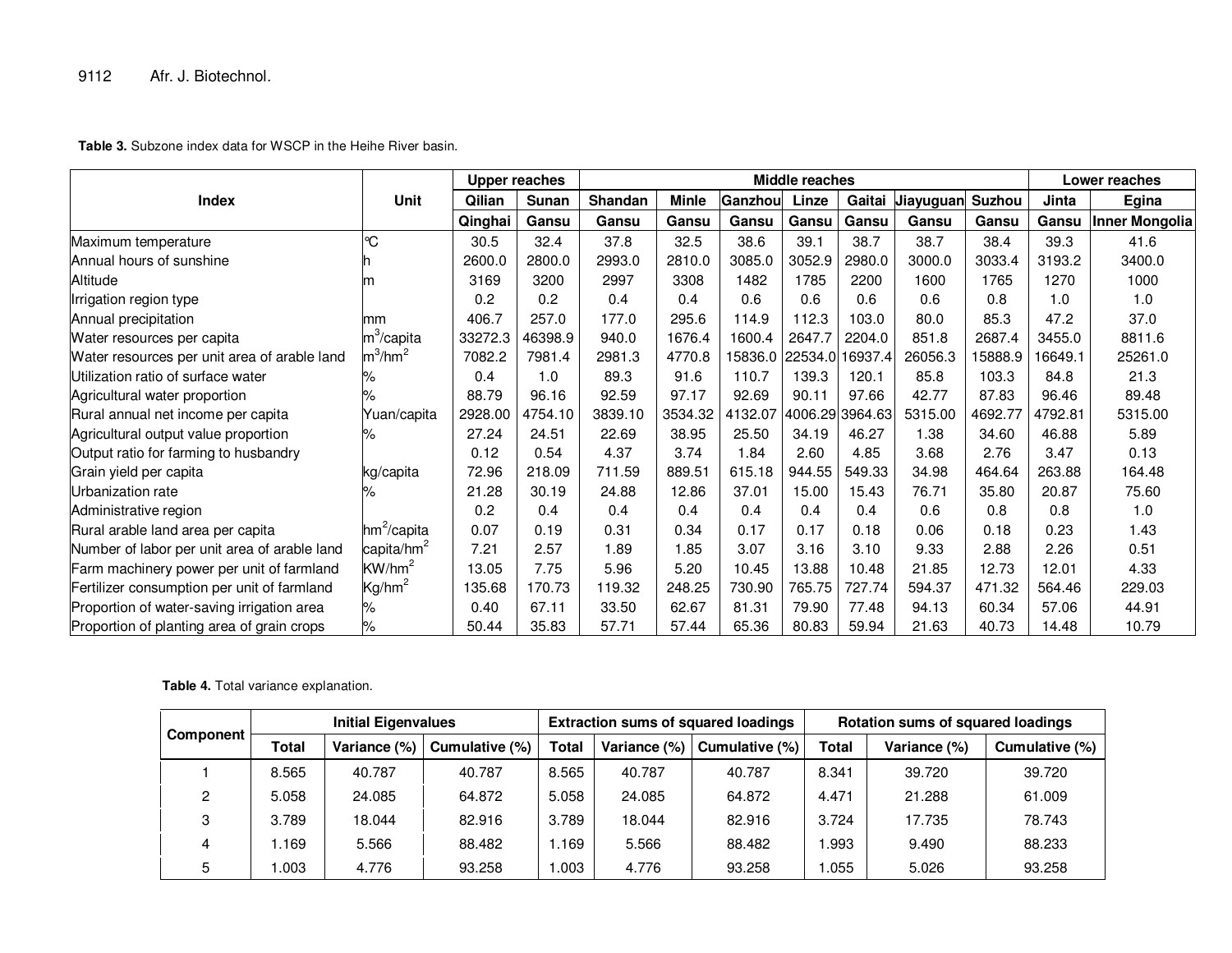| 6    | 0.805      | 3.835      | 97.093  |  |  |  |
|------|------------|------------|---------|--|--|--|
| 7    | 0.247      | 1.177      | 98.270  |  |  |  |
| 8    | 0.194      | 0.923      | 99.193  |  |  |  |
| 9    | 0.124      | 0.592      | 99.785  |  |  |  |
| $10$ | 0.045      | 0.215      | 100.000 |  |  |  |
| 11   | 4.4E-16    | $2.1E-15$  | 100.000 |  |  |  |
| 12   | 2.9E-16    | 1.4E-15    | 100.000 |  |  |  |
| 13   | $2.2E-16$  | $1.1E-15$  | 100.000 |  |  |  |
| 14   | 7.1E-17    | 3.4E-16    | 100.000 |  |  |  |
| 15   | 1.61E-17   | 7.8E-17    | 100.000 |  |  |  |
| 16   | $-6.3E-17$ | $-3.0E-16$ | 100.000 |  |  |  |
| 17   | $-7.7E-17$ | $-3.6E-16$ | 100.000 |  |  |  |
| 18   | $-1.3E-16$ | $-6.0E-16$ | 100.000 |  |  |  |
| 19   | $-2.4E-16$ | $-1.2E-15$ | 100.000 |  |  |  |
| 20   | $-3.8E-16$ | $-1.8E-15$ | 100.000 |  |  |  |
| 21   | $-8.5E-16$ | $-4.0E-15$ | 100.000 |  |  |  |

**Table 4.** Contd..

cases in each cluster. The cluster membership is shown in Table 5.

#### **ANALYSIS OF WSCP SYSTEM'S DIVISION IN THE HEIHE RIVER BASIN**

According to the clustering results in Table 5, the WSCP system in the Heihe River basin was divided into six subzones as shown in Figure 1: (1) Forage grass with dry farming (mountain subzone); (2) grain and cash crops with rain-fed irrigation (piedmont subzone); (3) grain and cash crops with irrigation (eastern plain corridor subzone); (4) fruits and vegetables with irrigation (western plain corridor subzone); (5) cash crops

with irrigation (central plain corridor subzone); and (6) forage grass and cash crops with irrigation (Gobi Desert oases subzone).

# **Forage grass with dry farming (mountain subzone)**

This subzone is in the upper portion of the Heihe River basin, and is located in the Qilian Mountains at the northern edge of the Qinghai-Tibet Plateau. It includes Qilian County of Haibei Tibetan Autonomous Prefecture in Qinghai Province and Sunan County of Zhangye City in Gansu Province. This subzone belongs to the Qilian Mountains-Qinghai Lake climate zone of the Qinghai-Tibet

Plateau and is characterized by high altitude, complex terrain and <sup>a</sup> cold, damp climate. It is the region with the highest precipitation, the least evaporation, and the lowest temperatures in the entire river basin, and it provides the headwaters for the total basin. There are many rivers in this subzone, so water is very abundant and has little annual variation, but water use is minimal here because of the low level of economic development. This subzone is also rich in mineral and animal resources and has good vegetation, dense forests, vast grasslands, various types of pasture, good quality grass and high grass yield. Animal husbandry is the mainstay of the agricultural economy in the region: the economic output of planting is only about 20 to 30% of that of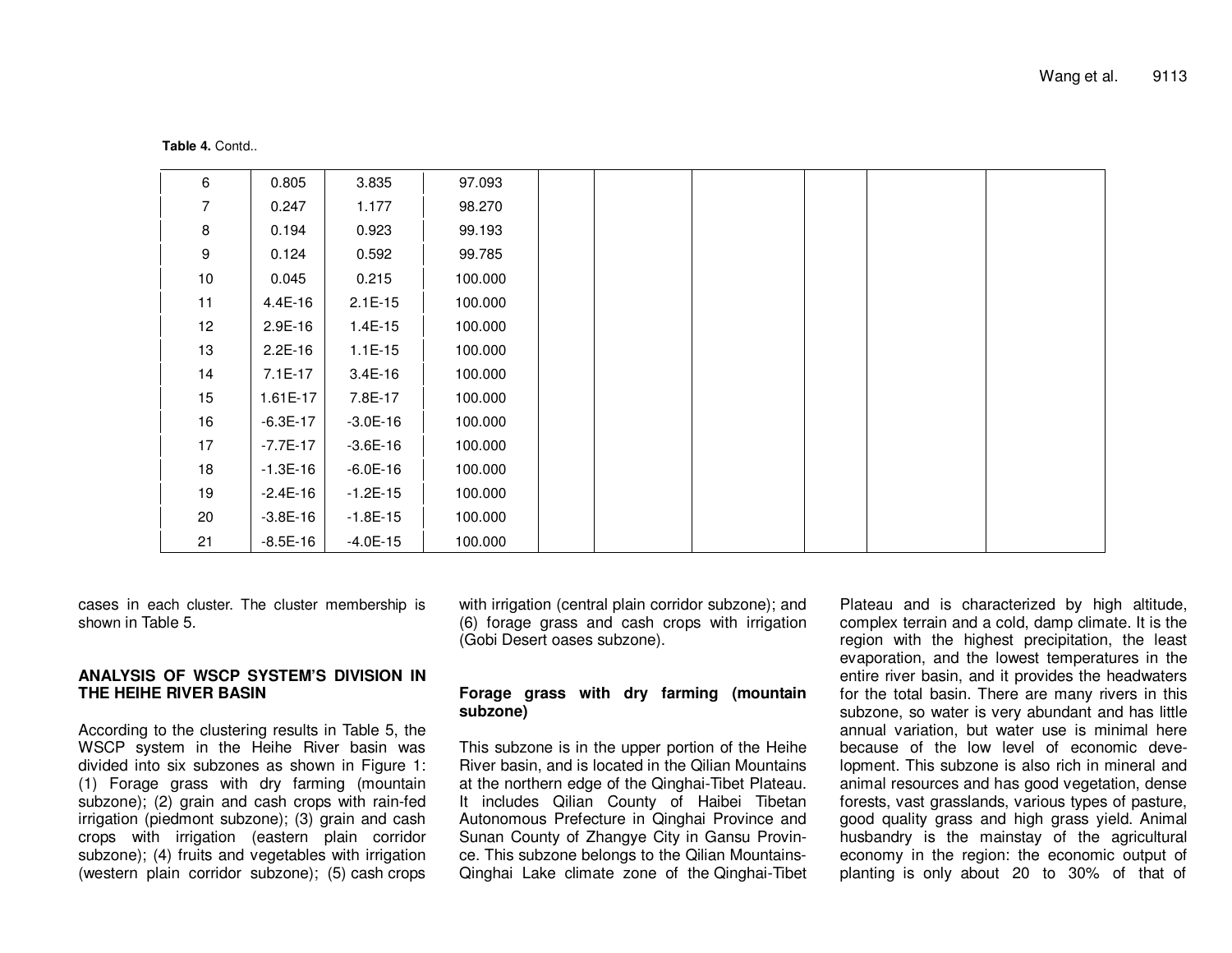| Case number | <b>Cluster</b> | <b>Distance</b> |
|-------------|----------------|-----------------|
| 1           | 1              | 0.000           |
| 2           | 1              | 1.277           |
| 3           | 4              | 1.023           |
| 4           | 4              | 0.000           |
| 5           | 6              | 0.709           |
| 6           | 6              | 0.000           |
| 7           | 6              | 1.870           |
| 8           | 3              | 0.000           |
| 9           | $\overline{2}$ | 1.627           |
| 10          | $\overline{2}$ | 0.000           |
| 11          | 5              | 0.000           |

**Table 5.** Cluster membership.



I Forage grass with dry farming (mountain subzone) II Grain and cash crops with rain-fed irrigation (piedmont subzone) III Grain and cash crops with irrigation (eastern plain corridor subzone) IV Fruits and vegetables with irrigation (western plain corridor subzone) V Cash crops with irrigation (central plain corridor subzone) VI Forage grass and Cash crops with irrigation (Gobi Desert oases subzone)

**Figure 1.** Subzones for WSCP in the Heihe River basin.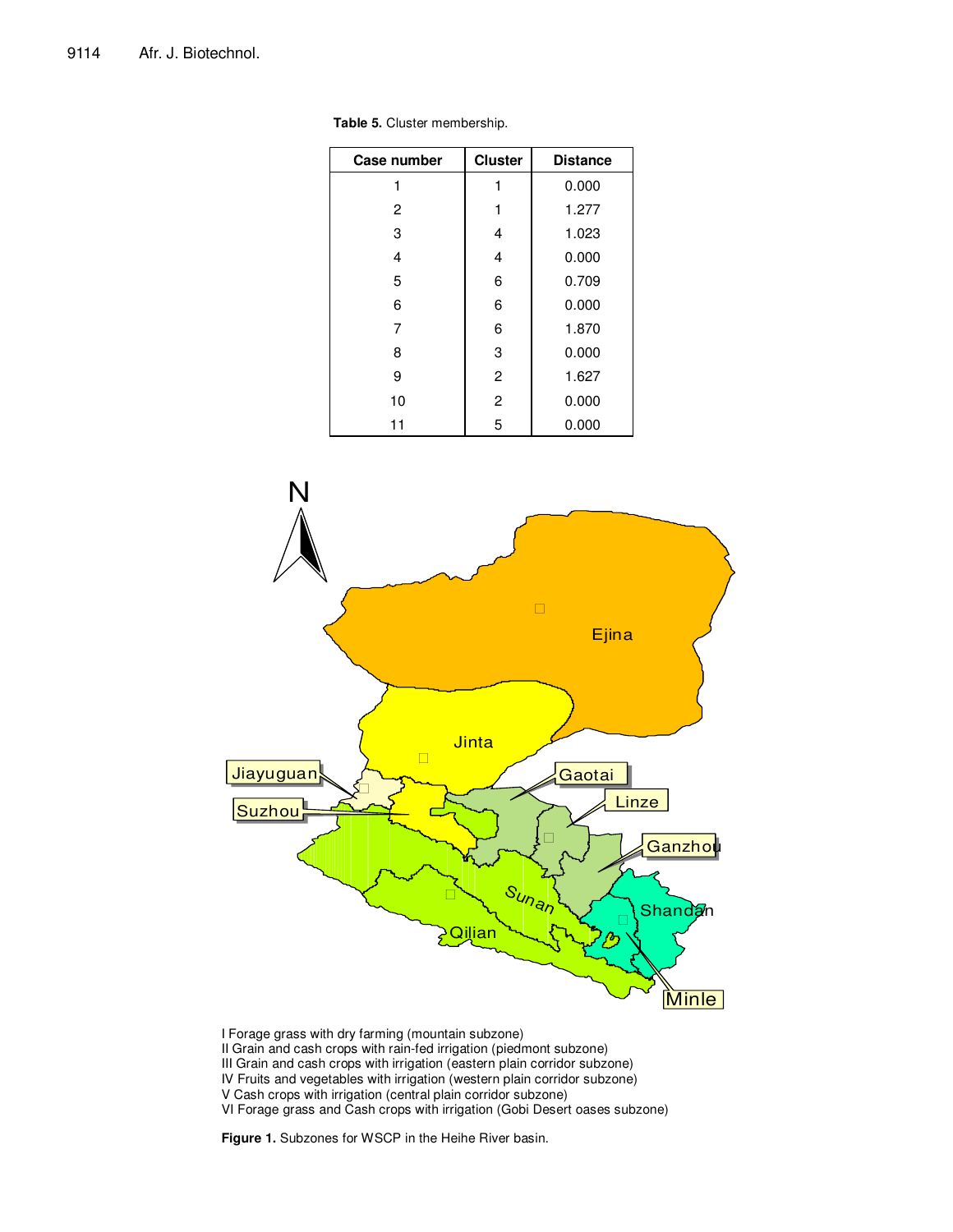centers, cluster membership, final cluster centers, distances between final cluster centers and number of husbandry. Besides husbandry, there are some small agricultural areas that are dispersed in the edges of valley that can be planted with wheat, Tibetan barley, rapeseed, barley and feed crops. The grain-cash-forage planting structure shows a higher proportion of forage crops, which generally make up more than 50% of the cultivation area. Grain production is low, less than 200 kg per capita.

Planting development in this area should prioritize the conservation and protection of soil, water and forest resources in the Qilian Mountains. Deforestation and grassland reclamation must be banned to protect the stability of water sources in the Heihe River basin. Diversified agriculture should be developed by utilizing mountain resources. Planting development should go hand in hand with animal husbandry, and should include a steady increase in the cultivation of feed grass, while using cultivated grassland to reduce the pressure on natural grassland. Finally, the agricultural skills of minority farmers should be strengthened to improve their current methods of farming and irrigation.

#### **Grain and cash crops with rain-fed irrigation (piedmont subzone)**

This subzone includes Minle and Shandan counties of Zhangye City in Gansu Province. It is located in the piedmont proluvial fan, which is the transition zone between the Qilian Mountains and the plains of the Gansu Corridor. The southern portion of this subzone is mountainous; the north-central portion consists of plains. Arable land is mainly above 2000 m in elevation. Planting schemes include both dry farming and irrigation agriculture, with irrigated land accounting for about 60% of the total arable land. This subzone is an important grain- and oil-crop producing area for the Gansu Province. Most of the production consists of wheat, maize, potato, peas, rapeseed, flax and other grain or cash crops. Grain crops account for nearly 60% of the total area, and per capita grain yield reached about 800 kg in 2006. However, water is scarce in the region: in 2006, water resources were only 1 387.9 m<sup>3</sup> per capita, while water resources per unit of arable land were only 4 070.0 m<sup>3</sup>·hm<sup>-2</sup>. Grain-crop yield was negatively influenced in recent years due to a higher proportion of grain crops and a high water demand in summer. Therefore, the industrial structure needs to be further optimized to reverse the trends of declining groundwater and serious desertification.

The production of high-quality grain and oil products should continue to be stabilized in this subzone. There is a need to actively develop water-saving irrigation techniques, adjust crop types, breed drought-resistant varieties and reduce the water requirements of summer irrigation.

Development of brewing barley, virus-free potatoes, fibrous flax, Chinese herbal medicines and seed production should be emphasized. In addition, crop patterns and combinations should be adjusted to make full use of the relatively abundant rainfall in the region.

### **Grain and cash crops with irrigation (eastern plain corridor subzone)**

This subzone includes Ganzhou, Linze and Gaotai counties of Zhangye City in Gansu Province and is located in the middle portion of the Heihe River basin, where the terrain is flat and transportation is well developed. The basic conditions of agricultural production are relatively better and the planting level is higher than in subzones I and II, because of abundant light and heat, fertile soil and concentrated arable land. Its irrigated agriculture is developed in the middle portion of the Heihe River, and it is the major water consumer in the Heihe River basin. The main crops are wheat, corn, potato, beans, rapeseed and hemp. Grain crops make up 70% of the total crops; hence, the area is an important grain production center for Gansu Province. However, due to long-term overexploitation of water resources in this region, water flow has diminished downstream, groundwater levels have continued to decline, and springs have been adversely affected. The amount of available water has been limited in this subzone since 2000, when the national quantitative water division program in the Heihe River basin was implemented. Now, there are serious water shortages for regional planting, especially in late spring and early summer when crop water demand is high but insufficient water is available from the Heihe River.

For planting development in this subzone, crop types and sowing dates need to be properly adjusted to coordinate with the spatial and temporal distribution of the available water; that is, crop water requirements should match the amount of available incoming water in order to reduce the effects of seasonal drought. Under the premise of stable grain production, the industrial and planting structures should be adjusted by properly compressing the irrigation area, developing crop types and varieties with high water use efficiency, restricting the area of high-water-consumption crops, focusing on the protection of oases and their peripheral grasses, shrubs and trees, controlling desertification and soil salinization, optimizing the reallocation of water resources, converting cropland to forest and grassland where it will improve the water supply and establishing a new ecological balance by these means. Advanced water-saving technology should be promoted in order to develop modern watersaving agriculture via suitable intercropping farming models, irrigation methods, and management practices. Green manure crops should be planted and crop rotation should be used to build farmland with high and stable yields. Finally, the ratio of husbandry in agriculture should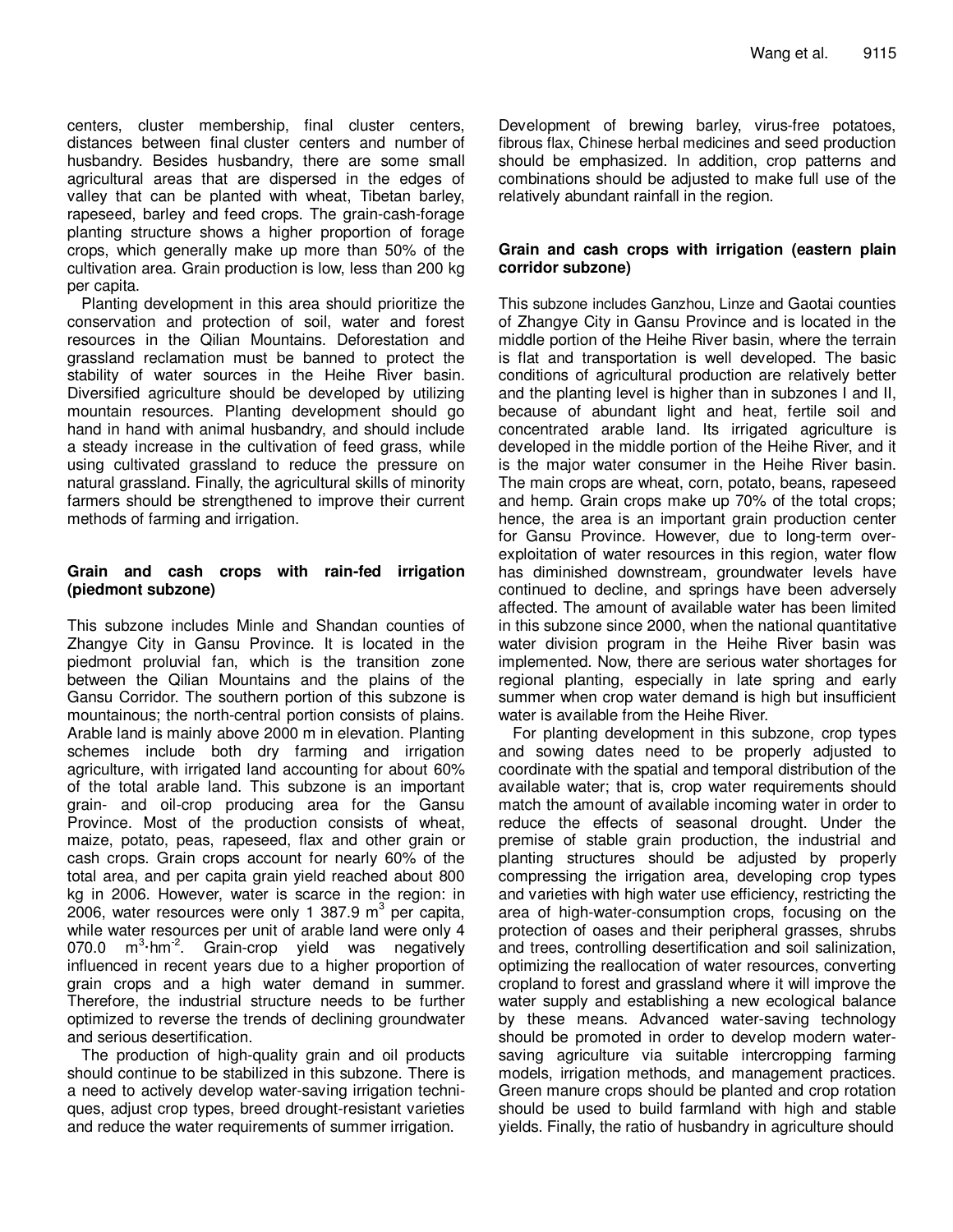be increased while also focusing on the development of grain and cash crops.

# **Fruits and vegetables with irrigation (western plain corridor subzone)**

This subzone includes Jiayuguan City in Gansu Province. The Taolai River, the largest river of the western subwater system, runs through the whole area. In 2006, Jiayuguan City reached the high urbanization level of 77%; therefore, agricultural output accounts for a low proportion of the regional economy, and the area of arable land is only 0.06 hm<sup>2</sup> per capita. Agriculture in Jiayuguan consists mainly of cash crops, with fruits and vegetables accounting for 50% of the total cultivated area. Grain crops are mainly wheat and corn, but they account for only 20% of the total cultivated area; in 2006, grain production was less than 40 kg per capita. In addition, there is a small cultivation area of oil crops.

The planting of this subzone should emphasize the characteristic suburban agriculture: grow high-quality, more expensive fruits and vegetables and also sightseeing agriculture in order to make most of regional advantages (funding and labor force with scarce arable lands). Farmers should be encouraged to adjust their planting structure by offering them services including information, technology, contacting orders and others. Facility agriculture should be actively developed by the use of regional economic and human resource advantages. Finally, the development of the seed industry should be promoted, with seed production been moved from maize to flowers, vegetables and other more profitable commodities.

# **Cash crops with irrigation (central plain corridor subzone)**

This subzone includes Suzhou and Jinta Counties of Jiuquan City in Gansu Province. The main irrigation water source is the Talolai River, but the Heihe River also provides water to the Dingxin irrigation area in Jinta County. The region is mainly agricultural, and has little development in forestry, husbandry or fisheries. It struggles with high soil salinization as well as strong desiccating winds. The cultivated area of grain crops is about 35% of the total area; in 2006, grain production was about 400 kg per capita. The main crops are wheat, corn, cotton, vegetables, and fruits. The region is the second-largest seed production base in China and the largest seed production base that exports to foreign countries.

The development of planting in this subzone should make grain self-sufficiency the goal, focus on the development of facility agricultural as greenhouse and net-type seed production (to ensure the purity of the crop and reduce the number of pests) of high-efficiency cash crops, properly develop vegetables, fruits, cotton, hops,

etc. The development patterns of "one town, one industry" and "one village, one product" should gradually be established at a large scale. In addition, crops with high water use efficiency should be developed while simultaneously reducing the planting area of high-waterconsumption or low-income crops.

# **Forage grass and cash crops with irrigation (Gobi Desert oases subzone)**

This subzone includes Ejina County in the Inner Mongolia Autonomous Region. It is located in the lower portion of the Heihe River basin. Poor natural conditions such as low precipitation, strong evaporation and fragile ecosystems make this subzone more suitable for animal husbandry than for agriculture. Since 1949, rapid population growth and extensive production have led to largescale vegetation destruction, and downstream water availability has decreased yearly due to high water consumption farther upstream. In 1961, this led to the river drying up downstream, and in 1992, the terminal lake of West and East Juyan also dried up. In addition, the groundwater level has lowered, water quality has deteriorated, oases have shrunk, grasslands have degenerated, biodiversity has been reduced, desertification and salinization have rapidly increased, and sandstorm damage has been aggravated. This situation began to reverse itself after the implementation of the national quantitative water division program in the Heihe River basin in 2000; since then, the water of the terminal lake has recovered to some degree. The main crops of the area are cotton, honeydew melon, and forage crops. The cultivated area of grain crops is only 10% of the total area, and grain production is only about 160 kg per capita. The output ratio of agriculture to husbandry is about 1:8.

The development of planting in this subzone should prioritize the following actions: construct natural oases and protected areas, implement water-saving reconstruction in existing irrigated areas, strictly prohibit the expansion of irrigated areas, develop eco-efficient agriculture, implement forest protections, transform saline soil, and control desertification. Areas of focus should include the restoration and protection of natural vegetation and terminal wetlands in areas of desertification in the lake delta, the maintenance of natural oases rather than largescale construction of artificial oases, and strict population control according to the ecological carrying capacity.

The ultimate goals should be to replenish the terminal lake with water, establish a national demonstration zone for ecological protection, and prohibit overgrazing, reclamation, deforestation and indiscriminate digging. In addition, the artificial cultivation of feed grass should be increa-singly developed to reduce pressure on natural grasslands and to increase the output of animal husbandry.